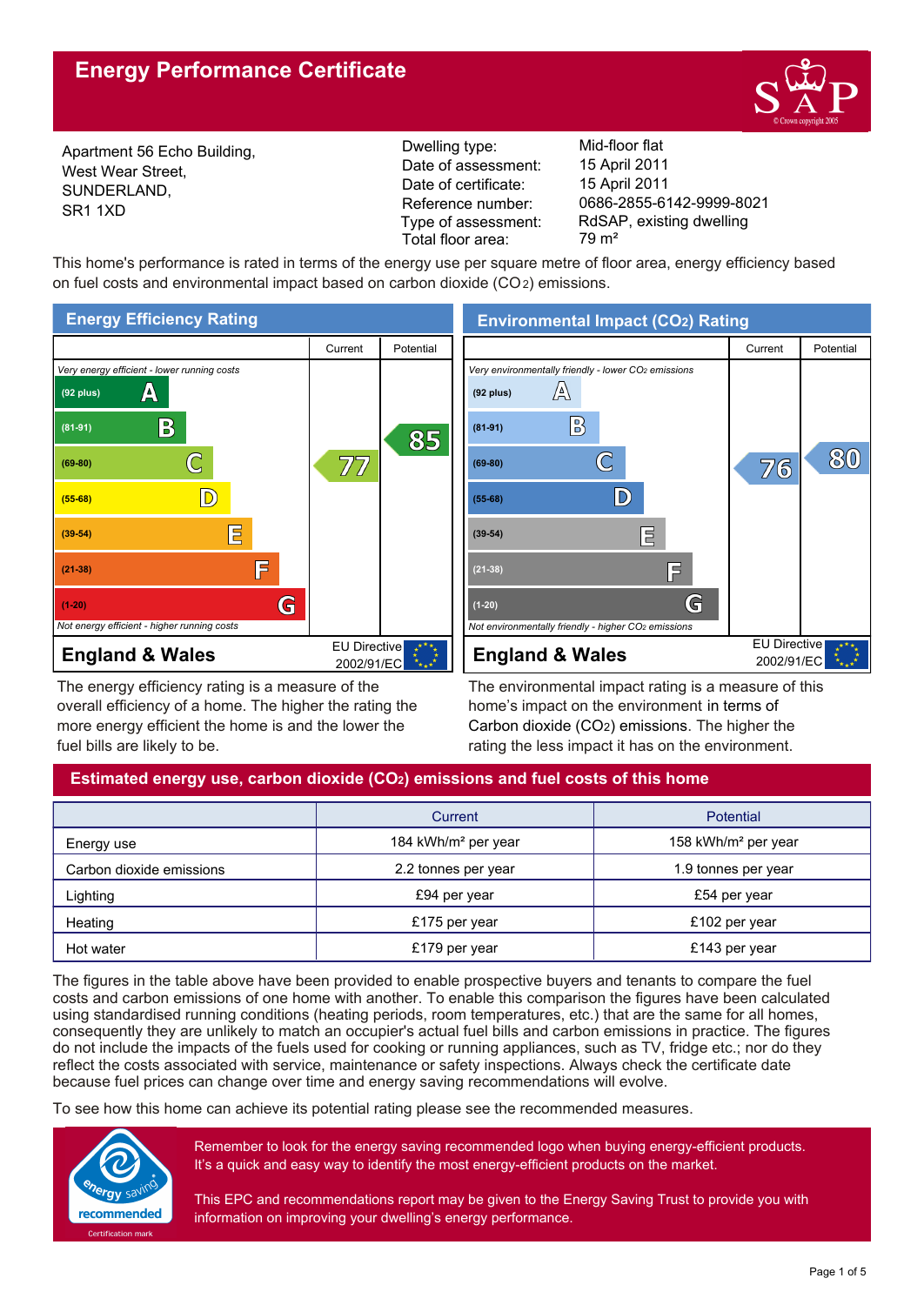# **About this document**

The Energy Performance Certificate for this dwelling was produced following an energy assessment undertaken by a qualified assessor, accredited by Elmhurst Energy Systems Ltd, to a scheme authorised by the Government. This certificate was produced using the RdSAP 2005 assessment methodology and has been produced under the Energy Performance of Buildings (Certificates and Inspections) (England and Wales) Regulations 2007 as amended. A copy of the certificate has been lodged on a national register.

| Assessor's accreditation number: | EES/003347                                             |
|----------------------------------|--------------------------------------------------------|
| Assessor's name:                 | Mr. Ross Andrew Haswell                                |
| Company name/trading name:       | Ross Andrew Haswell                                    |
| Address:                         | 80 Sea Road, Fulwell, Sunderland, Tyne & Wear, SR6 9DB |
| Phone number:                    | 07766 171246                                           |
| Fax number:                      |                                                        |
| E-mail address:                  | ross.haswell@gentoosunderland.com                      |
| Related party disclosure:        | No related party                                       |

### **If you have a complaint or wish to confirm that the certificate is genuine**

Details of the assessor and the relevant accreditation scheme are as above. You can get contact details of the accreditation scheme from their website at www.elmhurstenergy.co.uk together with details of their procedures for confirming authenticity of a certificate and for making a complaint.

## **About the building's performance ratings**

The ratings on the certificate provide a measure of the building's overall energy efficiency and its environmental impact, calculated in accordance with a national methodology that takes into account factors such as insulation, heating and hot water systems, ventilation and fuels used. The average Energy Efficiency Rating for a dwelling in England and Wales is band E (rating 46).

Not all buildings are used in the same way, so energy ratings use 'standard occupancy' assumptions which may be different from the specific way you use your home. Different methods of calculation are used for homes and for other buildings. Details can be found at www.communities.gov.uk/epbd.

Buildings that are more energy efficient use less energy, save money and help protect the environment. A building with a rating of 100 would cost almost nothing to heat and light and would cause almost no carbon emissions. The potential ratings on the certificate describe how close this building could get to 100 if all the cost effective recommended improvements were implemented.

# **About the impact of buildings on the environment**

One of the biggest contributors to global warming is carbon dioxide. The way we use energy in buildings causes emissions of carbon. The energy we use for heating, lighting and power in homes produces over a quarter of the UK's carbon dioxide emissions and other buildings produce a further one-sixth.

The average household causes about 6 tonnes of carbon dioxide every year. Adopting the recommendations in this report can reduce emissions and protect the environment. You could reduce emissions even more by switching to renewable energy sources. In addition there are many simple everyday measures that will save money, improve comfort and reduce the impact on the environment. Some examples are given at the end of this report.

# **Directgov**

**Click www.epcadviser.direct.gov.uk our online tool which uses information from this EPC to show you how to save money on your fuel bills.**

Further information about Energy Performance Certificates can be found under Frequently Asked [Questions at www.epcregister.com](http://www.epcadviser.direct.gov.uk)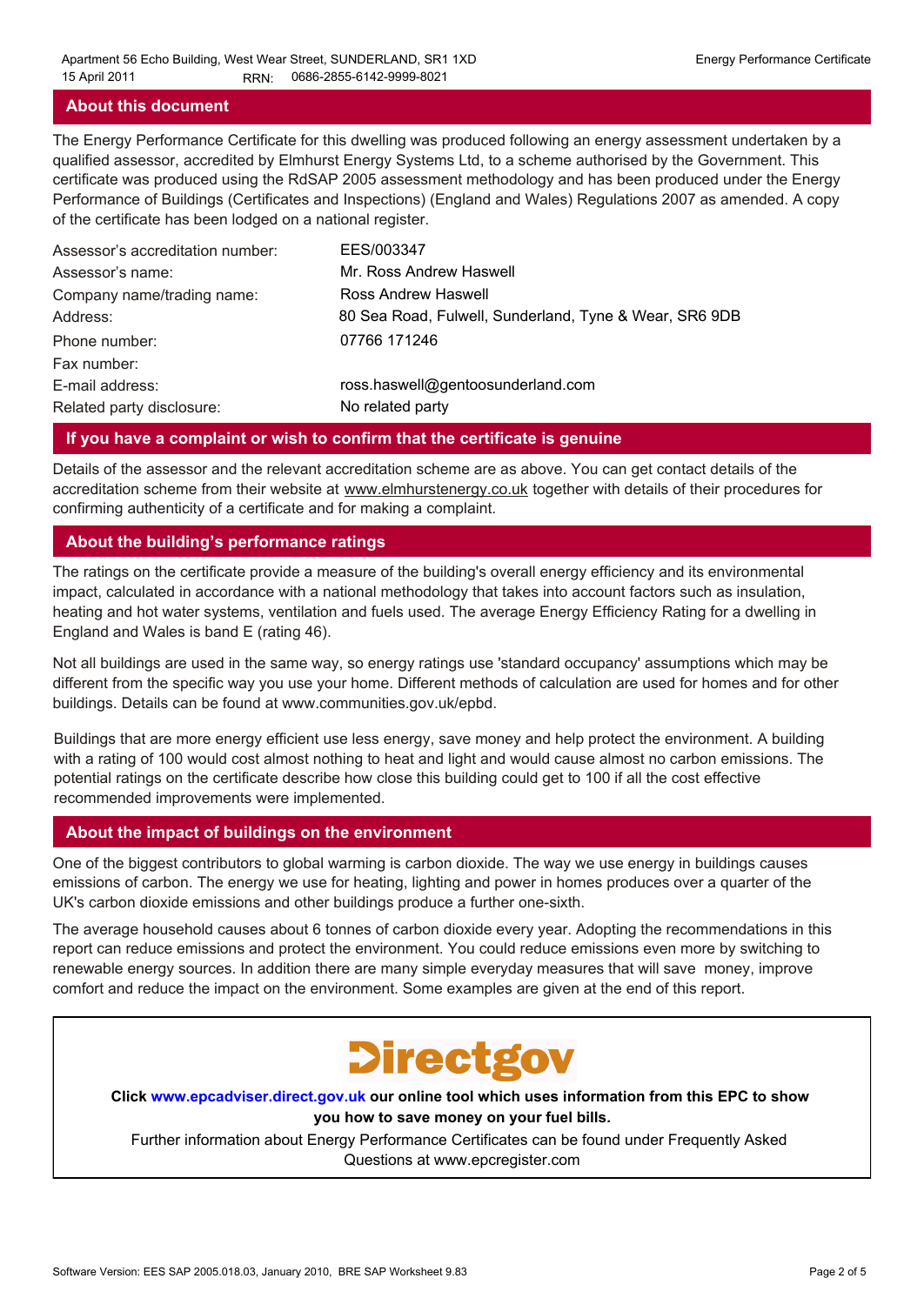# Recommended measures to improve this home's energy performance

Apartment 56 Echo Building, West Wear Street, SUNDERLAND, SR1 1XD

Date of certificate:

Reference number: 0686-2855-6142-9999-8021 15 April 2011

## **Summary of this home's energy performance related features**

The table below gives an assessment of the key individual elements that have an impact on this home's energy and environmental performance. Each element is assessed by the national calculation methodology against the following scale: Very poor / Poor / Average / Good / Very good. The assessment does not take into consideration the physical condition of any element. 'Assumed' means that the insulation could not be inspected and an assumption has been made in the methodology based on age and type of construction.

| <b>Elements</b>                           | Description                                 |                          | Current performance |  |
|-------------------------------------------|---------------------------------------------|--------------------------|---------------------|--|
|                                           |                                             | <b>Energy Efficiency</b> | Environmental       |  |
| Walls                                     | System built, as built, insulated (assumed) | Good                     | Good                |  |
| Roof                                      | (another dwelling above)                    | $\overline{\phantom{0}}$ |                     |  |
| Floor                                     | (other premises below)                      |                          |                     |  |
| <b>Windows</b>                            | Fully double glazed                         | Good                     | Good                |  |
| Main heating                              | Room heaters, electric                      | Very poor                | Poor                |  |
| Main heating controls                     | Appliance thermostats                       | Good                     | Good                |  |
| Secondary heating                         | None                                        | -                        |                     |  |
| Hot water                                 | Electric immersion, off-peak                | Average                  | Poor                |  |
| Lighting                                  | Low energy lighting in 26% of fixed outlets | Average                  | Average             |  |
| Current energy efficiency rating          |                                             | C 77                     |                     |  |
| Current environmental impact (CO2) rating |                                             |                          | C 76                |  |

#### **Low and zero carbon energy sources**

None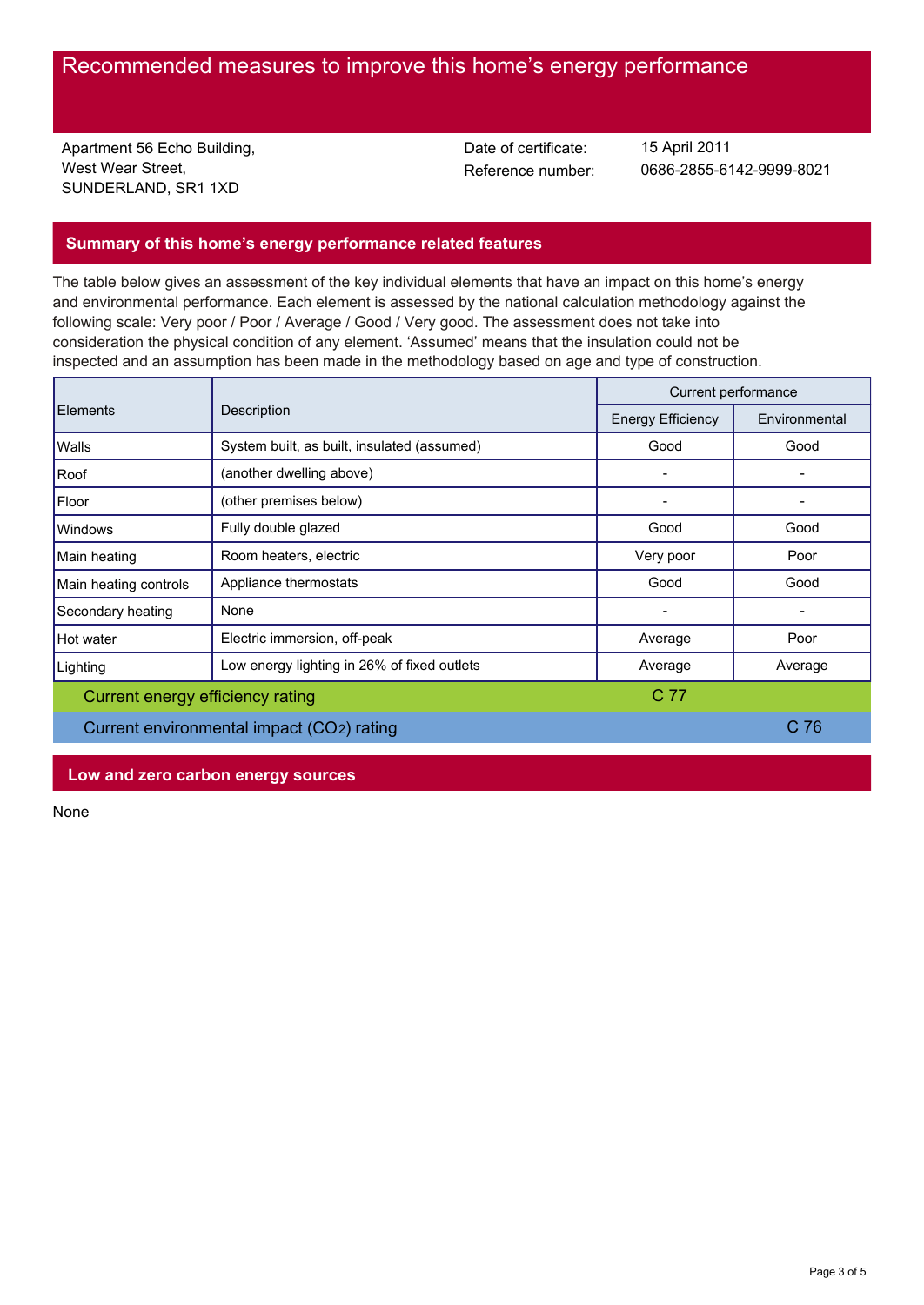# **Recommendations**

The measures below are cost effective. The performance ratings after improvement listed below are cumulative, that is they assume the improvements have been installed in the order that they appear in the table.

|                                             | <b>Typical savings</b> | Performance ratings after improvement |                      |
|---------------------------------------------|------------------------|---------------------------------------|----------------------|
| Lower cost measures (up to £500)            | per year               | Energy efficiency                     | Environmental impact |
| Increase hot water cylinder insulation      | £25                    | C 78                                  | C 79                 |
| 2 Low energy lighting for all fixed outlets | £31                    | C80                                   | C <sub>80</sub>      |
| Sub-total                                   | £56                    |                                       |                      |
| Higher cost measures (over £500)            |                        |                                       |                      |
| Fan-assisted storage heaters<br>3           | £93                    | B 85                                  | C80                  |
| <b>Total</b>                                | £149                   |                                       |                      |
| Potential energy efficiency rating          |                        | <b>B</b> 85                           |                      |
| Potential environmental impact (CO2) rating |                        |                                       | C <sub>80</sub>      |

## **Further measures to achieve even higher standards**

None

Improvements to the energy efficiency and environmental impact ratings will usually be in step with each other. However, they can sometimes diverge because reduced energy costs are not always accompanied by a reduction in carbon dioxide (CO2) emissions.